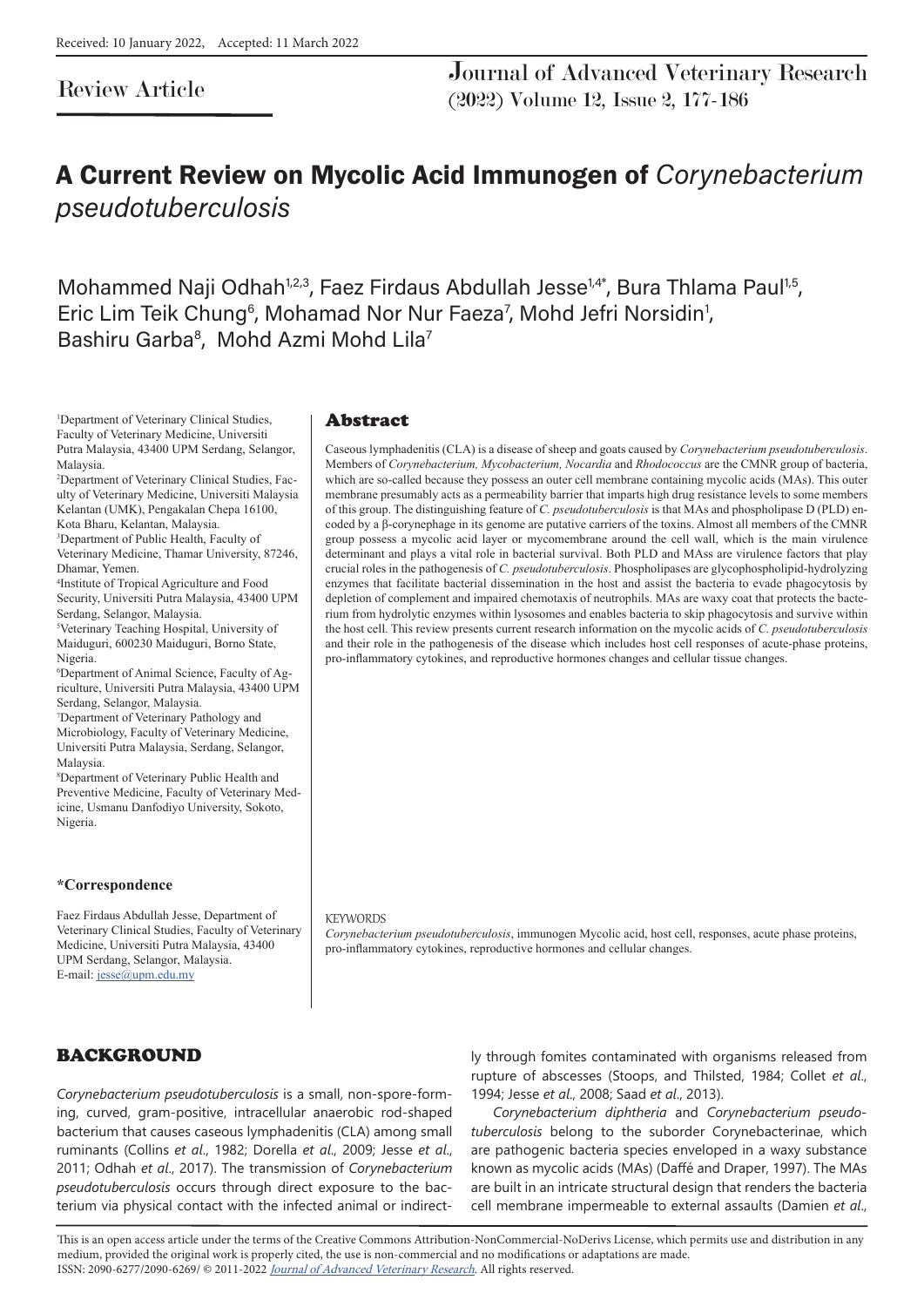2004; Jesse *et al*., 2013a). Mycolic acids are extracted using organic solvents such as glycerol or by esterification of the terminal Penta-arabinofuranosyl units of arabinogalactan (McNeil *et al*., 1991; Marrakchi *et al*., 2014; Faeza *et al*., 2019b). Mutant strains of *Corynebacterium* lack MAs (Portevin *et al*., 2004; Portevin *et al*., 2005; Zuber *et al*., 2008).

The chemical structure of MAs was first elucidated in 1950 (Asselineau and Lederer, 1950). Mycolic acids consist of 3-hydroxyl molecules, a feature that confers its property of being cleaved at extreme temperature, by a reaction similar to a reverse Claisen-type condensation, into a "mero" aldehyde main chain, also called a "meromycolic chain," and a "fatty acid" (Asselineau *et al*., 1970). Recently, structures of MAs of genera other than that of Mycobacteria were showed to be relatively simple in terms of chemical functions, composing only of a homologous series with various numbers of double bonds, with up to 6 for Tsukamurella species (Tomiasu and Yano, 1984; Butler and Guthertz, 2001). In contrast, MAs of Mycobacteria have chains that define MAs' different classes, leading to intricate TLC patterns (Minnikin *et al*., 1983; Barry *et al*., 1998; Burkovski, 2013;). Non-polar MAs referred to as α-MAs, contains about 74-80 carbon atoms and two double bonds. A fraction of α-MAs may contain unsaturation, as observed in some strains of the *M. tuberculosis* complex (Watanabe *et al*., 2001). Polyunsaturated α-MAs represents a significant portion of the MAs in *Mycobacterium fallax* and MAs with 60-62 carbon atoms, known as α MAs, contain one cis double bond. *Segniliparus* was recently shown to have an array of MAs with chain lengths like those of Mycobacteria (Butler *et al*., 2005; Hong *et al*., 2012; Laneelle *et al*., 2013).

Mycolic acids from most mycobacteria possess supplementary oxygen functions located in the distal part of the meromycolic chain, signifying the methoxy and keto MAs wax ester-, epoxy-, and hydroxy-types of MAs (Daffe *et al*., 1983). The oxygen functions occurring in mycobacterial MAs are typified by the occurrence of an adjacent methyl branch. It is worthy of mentioning that in *M. tuberculosis*, the oxygenated MAs, i.e., hydroxyl MAs and keto, methoxy, contain (84-88) carbon atoms, and are thus four to six carbons longer than the α-MAs from the same strains (Laval *et al*., 2001; Faeza *et al*., 2019a). However, there is still a lack of information on the mechanism of action and host cell responses towards Mycolic acid (Carne, 1939; Onon, 1979).

 The exotoxin of the bacteria which act as the virulence factor contributes to the penetrability factor for the establishment of the infection in the infected host. In addition to that, mycolic acid and phospholipase D causes necrosis of endothelial cell which contributes to the movement of *C. pseudotuberculosis* through the skin reaching other minute blood vessels supplying the lymph vessels (Egen *et al*., 1989; Songer, 1997; Komala *et al*., 2008; Odhah *et al*., 2017). Furthermore, phospholipase D exerts cytotoxic effects on leukocytes and enhances the lysis of macrophages experimentally challenged goats (Mahmood *et al*., 2015b). The previous study done using specific anti phospholipase D antibodies showed that exotoxin was essential for the occurrence development of CLA in the host. Vaccination of goats and sheep with inactivated exotoxins prevented the infiltration of bacteria experimentally (Brown *et al*., 1986). Phospholipase D and MAs serves as determinants of virulence of *C. pseudotuberculosis* because the progeny of PLD-knocked bacteria were unable to produce typical CLA lesion but instead an immunologic reaction (Fontaine and Baird, 2008; Faeza *et al*., 2019b). These findings suggested that the mutant bacteria may be utilized as a live vaccine specimen for CLA (Hodgson *et al*., 1992). On the other hand, the virulence status of PLD activity can be demonstrated by the induction of skin necrosis, and direct damage to the "endothelial"

idase through hydrolysis, and this combined role results in β-hemolysis of small ruminant red blood cells by *Rhodococcus equi* (Bastos *et al*., 2012). The phosphate ceramide produced during transition is hydrolyzed by phospholipase C of *Rhodococcus equi* (Brown *et al*., 1987; Pawełczyk and Kremer, 2014). *Corynebacterium pseudotuberculosis* is an intracellular bacterium that multiplies in macrophages and survives by resisting the activities of phagolysosomes due to the cell walls which consist of an external lipid layer. As a result, this facilitates the spread of bacteria into the lymphatic system and the regional lymph nodes (Dorella *et al*., 2006a; Baird and Fontaine, 2007). After penetration of the causative organism into the host through the nasal cavity, mouth, and ocular mucosa or through the skin, the organism spreads freely or within the macrophages to invade the lymph and reach the internal organs and local lymph nodes (Faeza *et al*., 2019a; Jesse *et al*., 2020). The pathogenicity of *C. pseudotuberculosis* depends on its efficiency to affect macrophages, halt phagolysosome activity, and cause tissue necrosis (Batey, 1986a; Jesse *et al*., 2013b). On the other hand, further spread of the organism from the primary site of entry to the location of CLA lesion depends upon its survival and recurrence within the macrophages facilitated by mycolic acid (Baird and Fontaine, 2007; Jesse *et al*., 2011). The pyogenic lipid cell layer of the organism is immunogenic and inhibits phagocytosis by elevating its cytotoxicity and destruction of macrophages in abscesses by the release of lysosomal enzymes. It has also been reported that the participating mycolic acid in pathogenicity proves relevant for bacterial survival (Fontaine and Baird, 2008; Stefánska *et al*., 2010). Due to the paucity of knowledge and the gap of CLA, this review focused on the current findings on mycolic acid from *C. pseudotuberculosis* towards host cell responses such as reproductive hormones, pro-inflammatory cytokines, acute-phase protein and cellular changes.

cells. Phospholipase D works "synergistically" with cholesterol ox-

## Corynebacterium pseudotuberculosis

#### *General Characteristics of C. pseudotuberculosis*

*Corynebacterium pseudotuberculosis* has been studied for generations dating back to 1888 when it was first discovered by a French bacteriologist named Edward Nocard who identified it as a peculiar organism isolated from an incidence of lymphatic vessels in a cow. Three years later, Hugo V. P., a bacteriologist from Bulgaria isolated a similar organism from a case of kidney abscess in a ewe and the bacterium was named "Preisz-Nocard" bacillus (Baird and Fontaine, 2007; Papaioannou *et al*., 2010). In 1948, the bacterium was renamed *C. pseudotuberculosis* which has remained its official designation even though some works of literature still refer to it as *Corynebacterium ovis* (Euzéby, 2003; Euzéby *et al*., 2004).

*C. pseudotuberculosis* is a pathogen of socio-economic importance responsible for caseous lymphadenitis (Jesse *et al*., 2008) with a significant economic loss towards the farmer. Globally, this disease is of serious importance as it is found threatening the production of sheep and goats (Baird and Fontaine, 2003; Latif *et al*., 2015) with high morbidity resulting in wool loses, milk and meat devaluation hence economic downturn for the farmers (Paton *et al*., 2003; Paton 2010). In many countries, this disease is still an important problem that is affecting the small ruminant and mutton industry (Ribeiro *et al*., 2013).

The organism has been isolated from sheep and goats had been done (biovar ovis) and some reports indicate that it can also be isolated from horses and cattle (biovar equi) (Dorella *et*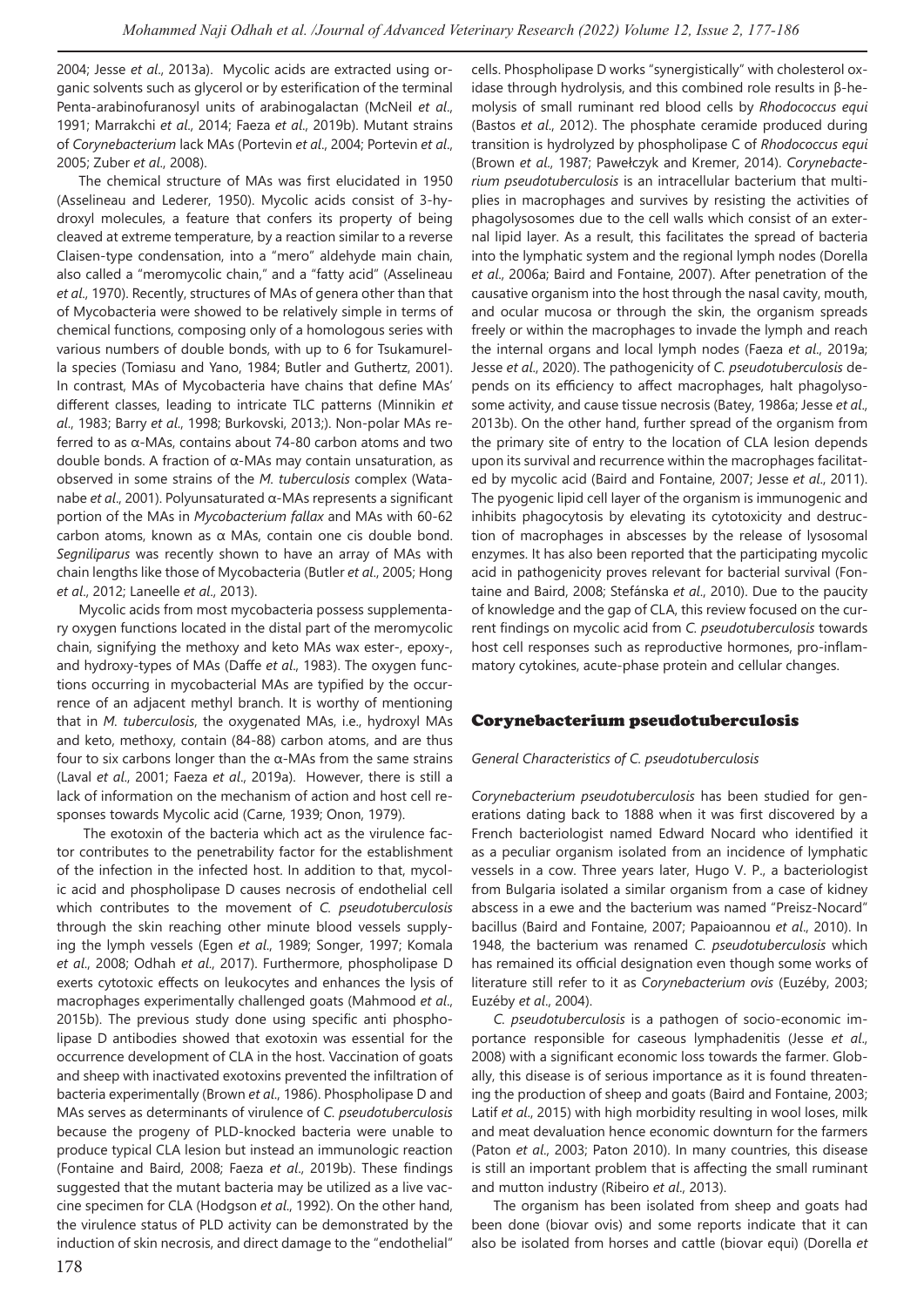*al*., 2006b; Latif *et al*., 2015). Many researchers have defined related bacteria from bovine lymphangitis (Yeruham *et al*., 1996) and ovine renal abscesses (Baird and Fontaine, 2007). So far, the bacterium has been isolated from ulcerative lymphangitis and purulent infections in man and some mammalian species such as goats, horses, and cattle (Corbeil, 2016).

#### *The phylogenic classification of C. pseudotuberculosis*

*Corynebacterium pseudotuberculosis* is a member of the genus *Corynebacterium*, which belongs to the family *Corynebacteriaceae*, sub-order *Corynebacterinae* in the order *Actinomycetales*, sub-class *Actinobacteridae* and class *Actinobacteria* (Stackebrandt *et al*., 1997). This and other genera like the *Mycobacterium, Nocardia* and *Rhodococcus* are the entire *Actinomycetes* group (Dorella *et al*., 2006a; Jesse *et al*., 2008). The *Corynebacterinae* of the genera dominates the group of CMNR, which share several common features such as cellular organization, consisting of majorly the mycolic acids, peptidoglycans with a reasonable amount of guanine and cytosine genomically. The CMNR group encompasses other species of importance to both the Veterinary and Medical world, which include *M. tuberculosis*, M. leprae and M. bovis. *Corynebacterium pseudotuberculosis* is further sub-classified into two: the biovar ovis, which is generally incriminated in the sheep and goats resulting in an abscess in the viscera and superficial tissues (Biberstein *et al*., 1971). The second is the biovar equi affects equine species and is characterized by ulcerating lymphangitis around the distal extremities, abdominal and thoracic abscesses. The biomolecular technique was used to establish these two biovars (Sutherland *et al*., 1996; Costa *et al*., 1998; Connor *et al*., 2000; Connor *et al*., 2007).

#### *Biochemical characteristic and virulence factors of C. pseudotuberculosis*

*C. pseudotuberculosis* can ferment a variety of oligosaccharides such as galactose, mannose, glucose, and maltose (Henderson, 1979; Jesse *et al*., 2013a). It also produces and releases different enzymes (Pazatsen *et al*., 2012). Remarkably, these biochemical properties are indistinguishable among all *C. pseudotuberculosis* strains isolated from many animal species (Sutherland *et al*., 1996; Abdullah *et al*., 2013). The oxidation of nitrate to nitrite is a unique biochemical character (Foley *et al*., 2004). One of the major challenges for *C. pseudotuberculosis* is probably achieving the synthesis of this thick multilayer barrier (Burkovski, 2018). The *C. pseudotuberculosis* envelope is partly responsible for its innate resistance to antibiotics and plays a major role in both its virulence and persistence (Oliveira *et al*., 2017).

It has been described that *C. pseudotuberculosis* strains collected from some equine and bovines were consistently capable of reducing nitrate. On the other hand, the strains collected from ovine and caprine do not reduce nitrate (Latif *et al*., 2017). Thus, the nitrate-negative *C. pseudotuberculosis* strains, which are pathogenic in the goats and sheep, were apportioned to biotype I, while nitrate-positive strains, which infect horses and cattle, were apportioned to biotype II (Sutherland *et al*., 1996; Butler *et al*., 2005). Serotyping (Barak *et al*., 1992), molecular analysis (Muckle *et al*., 1992) and immunoblotting (Perkins *et al*., 2004) are useful methods to characterize strains of *C. pseudotuberculosis*. The molecular analyses are important in supporting the biochemical findings of two different biovars of *C. pseudotuberculosis* (Khuder *et al*., 2012).

Several studies on the virulence factors or determinants of most bacterial species had yielded a lot of information but there

is a paucity of data on the virulence determinants of *C. pseudotuberculosis* (Jesse *et al*., 2020). In recent times, few molecular studies had tried to explain the genetics of *C. pseudotuberculosis* about the identification of two virulent factors including Mycolic acids (MAs) and Phospholipase D (PLD) (Baird and Fontaine, 2007; Mahmood *et al*., 2015b; Odhah *et al*., 2019).

#### *Structure of Mycolic acids*

*Corynebacterium* has a complex cell wall structure which is considered as the main virulence determinant (Butler *et al*., 1986; Collins *et al*., 1988). This complex cell wall structure is called the mycolic acid or corynomycolic acids (Minnikin *et al*., 1983). They are characterized by a 2-branched 3-hydroxy fatty acid longchain and represented the shortest lipid in the group extending twenty and thirty-six carbon atoms in their lengths (Alshamaony *et al*., 1977; Goodfellow *et al*., 1982; González *et al*., 2011). In contrast, Mycobacterial corynomycolic acids extend between sixty and ninety carbon atoms in length (Ioneda and Silva, 1979; Ioneda, 1989). These lipid structures in *C. pseudotuberculosis* are the main virulence determinants and they play a vital role in bacterial survival (Bastos *et al*., 2012). The lipid nature of this mycolic acid is responsible for its cytotoxic effects (Hard, 1975). It had been indicated that the mycolic acid after purification and inoculation in mice models elevated the clinical signs and resulted in localized congestion, oedema, and hemorrhagic necrosis (Gotoh *et al*., 1991; Nieto *et al*., 2009).

In addition, mycolic acids exhibit inflammatory regulatory features, a distinct response that was tolerogenic had been reported in experimental asthmatic conditions, but the chemical constituent is heterogenic (Korf *et al*., 2006). In vitro studies have shown white blood cell (WBC) degeneration in phagocytosis of these bacteria (Peyron *et al*., 2008). *Corynebacterium pseudotuberculosis* has the cellular capacity to withstand phagocytic activities of antigen-presenting cells. In pathogenic bacteria, MAs have long been known to induce inflammatory responses and granuloma formations and functions as an adjuvant for T cell responses (Kim *et al*., 2014; Odhah *et al*., 2017). A lot of research showed that the virulence factor of *C. pseudotuberculosis* is related to its cell wall lipid contents (Muckle and Gyles, 1983). Based on their studies, the presence of mycolic acid in the cell wall of these bacteria enables it to exert its pathogenic effects and survive as an intracellular bacterium (Dubnau *et al*., 2000) despite the well-established fact that lysosomes have the lysing ability on any invading organism. However, *M. tuberculosis* survives within the agranulocytes when it is engulfed (Bhatt *et al*., 2007).

#### *Mycolic acid in Corynebacterium pseudotuberculosis*

The members of this heterogeneous group share certain characteristics, such as a specific cell wall organization and high guanine and cytosine content on the genome. The cell walls of these genera are composed of a huge polymer complex of peptidoglycan and arabinogalactan and are rich in complex lipid components. The best characterized of these lipids is a long-chain 2-branched 3-hydroxy fatty acid, commonly known as mycolic acid. The mycolic acids of the *Corynebacterium*, also known as corynomycolic acids, are the shortest of the group, being between 20 and 36 carbon atoms in length, whereas those of *Mycobacterium* ranges between 60-90 (Brown and Olander, 1987; Dorella *et al*., 2006a). The corynomycolic acid is an important virulence factor of *C. pseudotuberculosis* as they contribute to its high tenacity and its ability to persist as a facultative intracellular parasite (Baird, 2003). Two different biovars of *C. pseudotuberculosis* can be dis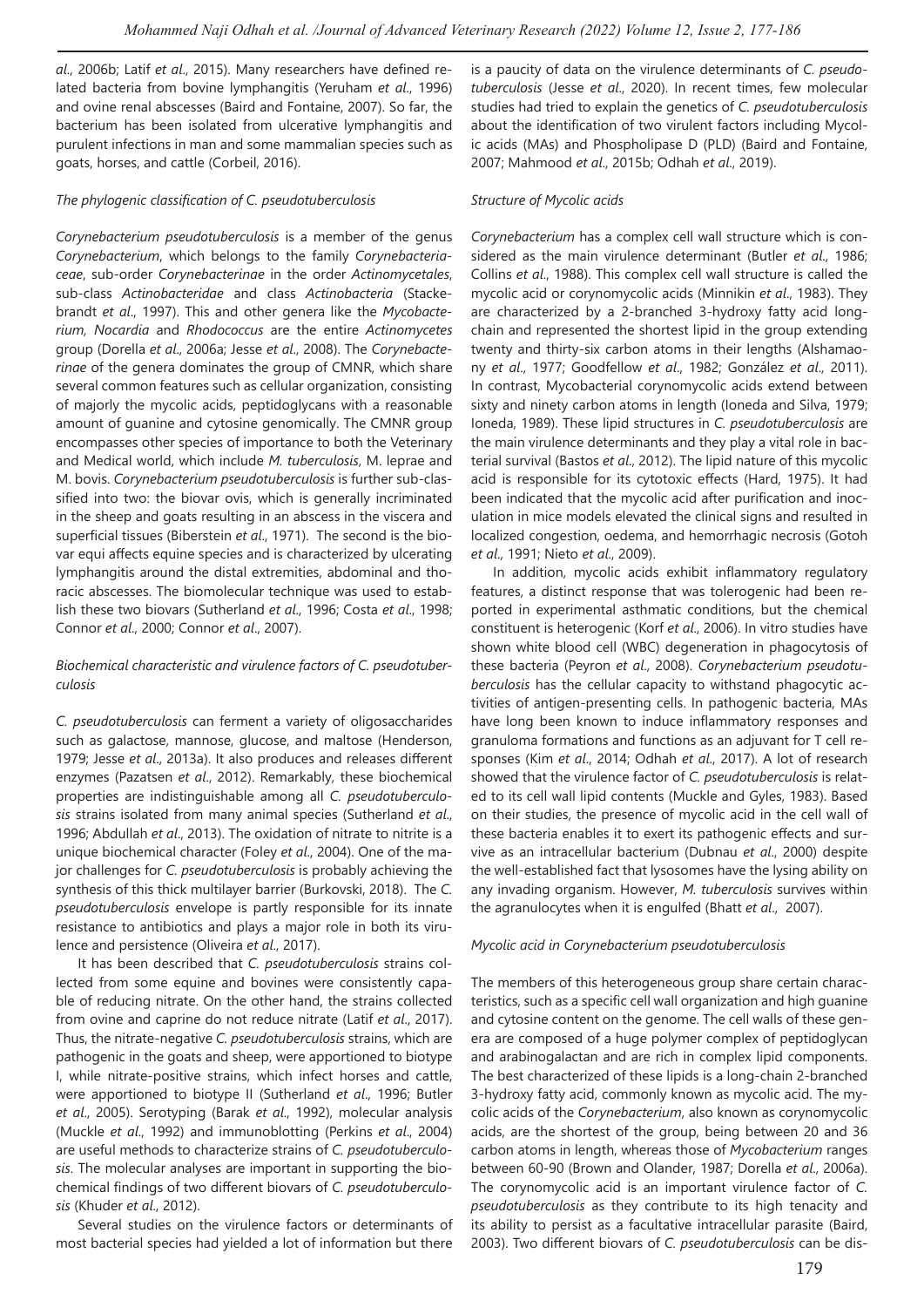tinguished based on the different nitrate reduction abilities of the two biotypes. Strains isolated from small ruminants tend not to reduce nitrate to nitrite whereas isolates from horses and cattle almost invariably possess a nitrate-reductase and are, therefore, able to reduce nitrate. Thus, Biberstein (1971) suggested the separation into the two biovars *C. pseudotuberculosis* biovar *equi* and *C. pseudotuberculosis* biovar *ovis*. There is a paucity of information in previous literature related to the extracted MAs from *C. pseudotuberculosis* towards the host cell responses such as in clinical signs, haemogram analyses, acute phase proteins (SAA and Hp) responses, antibody (IgM and IgG) titers, reproductive hormones (E2 and P4) concentrations, histopathology cellular changes in vital organs, reproductive organs, bone marrow and its associated lymph nodes.

#### *Structure of Phospholipase D (PLD)*

Phospholipase D is an enzyme that belongs to a group of lipases, which can hydrolyze the ester bonds in glycerophospholipids. The letter D indicated the specific ester bond that is targeted or cleaved. In general, phospholipase as an enzyme plays a vital role in the maintenance of cell membrane and signal transduction in eukaryotes (Abra and Quinn, 1975; Abdullah *et al*., 2015). Barksdale *et al*. (1981) were the first to describe PLD from *C. pseudotuberculosis*. Later, it was found in almost all isolates of *C. pseudotuberculosis* including biotypes I and II from all species of mammals that were infected with *C. pseudotuberculosis* (Songer *et al*., 1988). The fact that PLD is a risk factor had been established with some isolates of *C. pseudotuberculosis* that had their PLD genes encoding PLD attenuated as they could not cause abscess formation in the lymph nodes of the infected sheep (McNamara *et al*., 1994; Latif *et al*., 2015). PLD hydrolyzes phosphatidylcholine and sphingomyelin found on the cell membranes of mammals, thereby forming choline and ceramide phosphate (Carne, 1939; Onon, 1979). The exotoxins of the bacteria functions as a permeability factor that promotes the systemic dissemination of the pathogen (Jesse *et al*., 2013a).

In addition, PLD results in the dermal necrosis of cells in the endothelial lining easing *C. pseudotuberculosis* passage into small blood vessels, thereby gaining entrance into the lymphatic vessels (Egen *et al*., 1989; Songer, 1997). PLD is regarded as a cytotoxic exotoxin for WBC because it destroys the goat macrophages during laboratory trial (Tashijian and Campbell, 1983; Mahmood *et al*., 2015a). Vaccination of goats with the toxin also prevented the spread of the bacteria after an experimental challenge (Brown *et al*., 1986; Jesse *et al*., 2020). PLD mutants are virulence factors of *C. pseudotuberculosis* as they did stimulate an immune response. The bacterial spread by PLD action is explained by dermal necrosis which damaged the endothelial cells. It had also been reported that PLD during hydrolysis works synergistically with an oxidase of cholesterol and the C phospholipase both of which a product of *Rhodococcus equi* to produce in sheep a WBC β-hemolysis. A product ceramide phosphate is produced which gets hydrolyzed by the C phospholipase of *R. equi*, producing ceramide (Jolly, 1965; Brown and Olander, 1987). Dissociation of sphingomyelin into phosphate and choline is done by a sphingomyelin-specific phospholipase (Pepin *et al*., 1994). It participates in dermal necrosis (Catherine, 1994), macrophage destruction and interferes with neutrophil in goats (Yozwiak and Songer, 1993), synergistic hemolytic action in the presence of *Rhodococcus equi* extracellular factor (Fraser, 1961), inhibits hemolytic action induced by β-lysin produced by Staphylococcus. The two latter activities of PLD have been used in laboratories to identify *C. pseudotuberculosis* and thus, diagnose CLA (Zaki, 1976; Jesse *et al*., 2016). Phospholipase D hydrolyses sphingomyelin in mammalian cell membranes increasing the vascular permeability especially the endothelial layer, leading to plasma proteins leakage from the blood into the surrounding tissue space and from there into the lymphatic system (Mahmood *et al*., 2015a). This contributes to the dissemination of *C. pseudotuberculosis* from the primary infection location to other parts of the animal's body (Guimarães *et al*., 2009; de Sá Guimarães *et al*., 2011).

#### *Pathogenesis of C. pseudotuberculosis*

The pathogenesis of CLA in sheep and goats is still poorly understood. To date most research conducted focused on two known virulence factors of *C. pseudotuberculosis*; the phospholipase D and the mycolic acids (Mahmood, *et al*., 2016; Jesse, *et al*., 2020). Phospholipases are glycophospholipid-hydrolyzing enzymes that play an important role in signal transduction and the inflammatory response in eukaryotic cells. Many bacterial pathogens such as *Clostridium perfringens* and *Listeria monocytogenes* produce phospholipases as a part of their invasive strategy (Songer, 1997). *Corynebacterium pseudotuberculosis* produces phospholipase D (PLD), a phosphatidylcholine phosphatidohydrolase that functions as a sphingomyelinase and catalyze the repulsion of sphingomyelin to choline and ceramide (Pepin *et al*., 1994).

PLD is a virulence factor since *C. pseudotuberculosis* isolates in which the PLD gene was deleted from the genome were incapable of progressing from the site of infection and could not produce the classic lymph node abscesses (Pepin *et al*., 1994; Jeber *et al*., 2016). Dermonecrosis, lethality and synergistic lysis of erythrocytes in the presence of *Rhodococcus equi* exotoxin have been reported due to PLD (Pepin *et al*., 1994; Baird and Fontaine, 2007). Jolly (1965) showed that PLD functions as a permeability factor that increases vascular permeability and causes the leakage of plasma from the vessels through hydrolysis of sphingomyelin in endothelial membranes. This effect may assist in pathogenesis by allowing the bacteria to disseminate from the site of infection to the local lymph nodes (Brown and Olander, 1987; Pepin *et al*., 1994). This hypothesis was supported by Zaki (1976), who showed that antibodies against the toxin prevented the dissemination of the bacterium from the portal of entry. He concluded that the exotoxin, while not involved in the formation of abscesses, was crucial for the spread of the organism.

Furthermore, PLD may assist *C. pseudotuberculosis* in avoiding phagocytosis early in infection as it was shown to activate complement, and thus deplete it from the surrounding area, as well as impair the chemotaxis of neutrophils (Pepin *et al*., 1994; Osman *et al*., 2012b). Since it can replicate within and escape from macrophages, many researchers have suggested that the PLD might also be of significance in the escape from the phagosome and macrophage death (Pepin *et al*., 1994; McKean *et al*., 2007; Adza-Rina *et al*., 2013). The coat of waxy mycolic acids on the cell surface of *C. pseudotuberculosis* plays a major role in pathogenesis where it provides succour to the organism mechanically and biochemically. It has therefore been stipulated that MAs coat also aid the bacterium to extended survival periods which is synonymous with *Actinomycetales* and particularly *Mycobacterium* (Baird and Fontaine, 2007). *Corynebacterium pseudotuberculosis* has environmental resistance and shows a high tenacity in organic material (Augustine and Renshaw, 1986).

However, the cell surface lipid also protects the bacterium from hydrolytic enzymes within lysosomes which enables it to skip phagocytosis and survive within the host cell (Hard, 1972; Brown and Olander, 1987; Williamson, 2001). Pazatsen *et al*. (2012) first labelled *C. pseudotuberculosis* as a facultative intra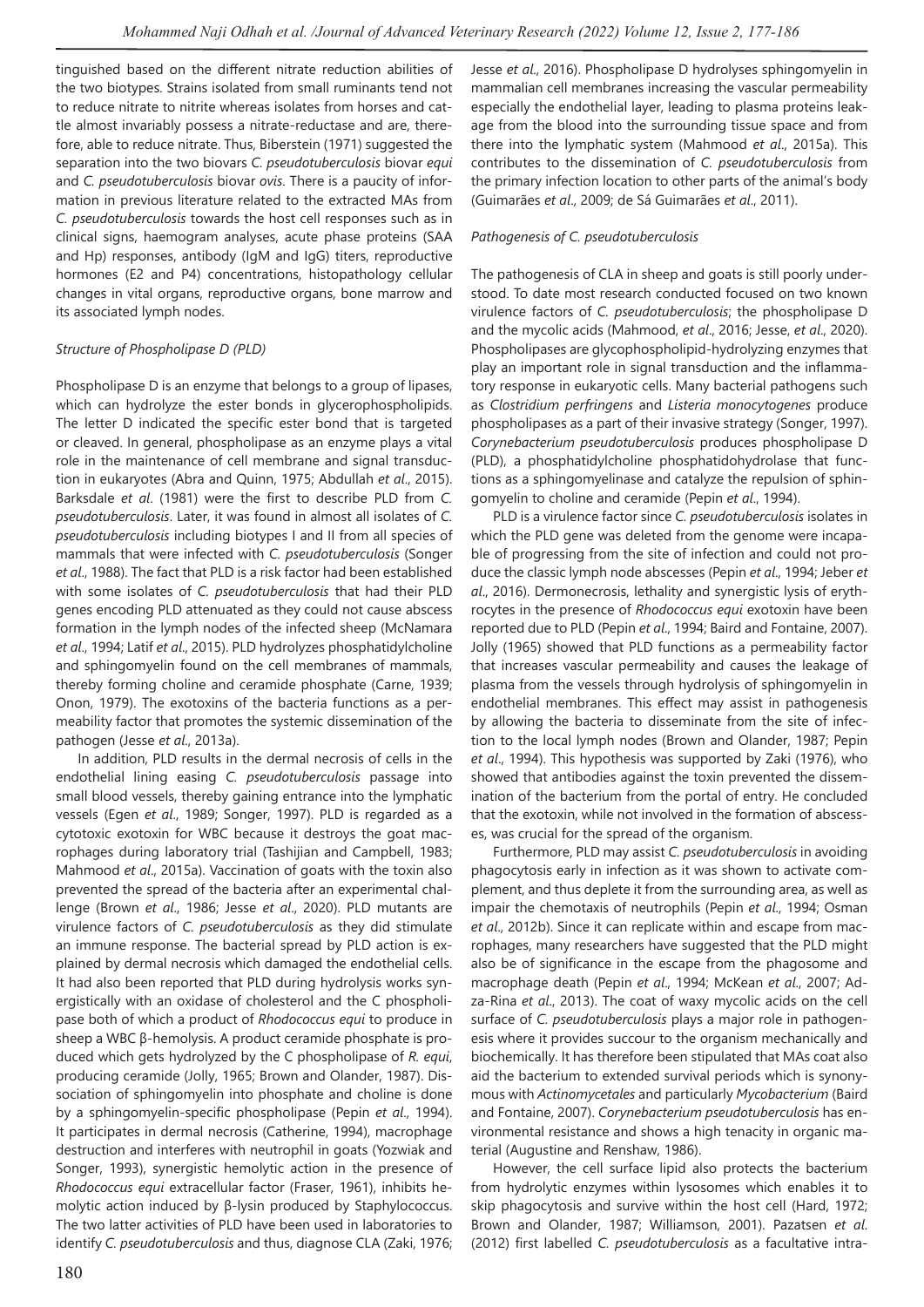cellular parasite. He infected mouse macrophages intraperitoneally with *C. pseudotuberculosis* and examined the ultrastructural changes using electron microscopy and observed that five minutes after infection, the bacteria were already engulfed by the macrophages and could be found in large vacuoles surrounded by an electron-dense layer, which was identified as the cell surface lipid of *C. pseudotuberculosis*. Furthermore, the study showed that macrophages that had ingested bacteria underwent rapid degeneration and cell death, releasing bacteria into the extracellular space where the bacteria remained intact. This study concluded that *C. pseudotuberculosis* can survive within the phagolysosomes and causes the death of its host cells due to the toxic effect of its surface lipid (Hard, 1972; Hard, 1975). Tashijian and Campbell (1983) confirmed this hypothesis in an electron microscopy study using caprine mammary macrophages infected with *C. pseudotuberculosis*. They observed that, despite the fusion of macrophage lysosomes with phagosomes containing bacteria, the caprine macrophages underwent progressive degeneration while the bacteria survived (Baird and Fontaine, 2007). The capacity to survive and replicate within phagocytic cells is crucial for the pathogenesis of *C. pseudotuberculosis* and it is thought that the organism migrates within macrophages from the entrance to the site of lesion development (Odhah *et al*., 2017). There is a consensus amongst researchers that *C. pseudotuberculosis* does not establish a persistent infection at the site of entry but disseminates rapidly, both as free bacteria and within macrophages, to the local lymph nodes (Ayers, 1977; Batey, 1986b; Pepin *et al*., 1991b). Pepin *et al*. (1991b) showed that a significant number of neutrophils were first mobilized to the site of infection and began appearing shortly afterwards in the local lymphatic drainage while the number of macrophages in the lesions rose dramatically on the third day after infection. As *C. pseudotuberculosis* can survive phagocytosis, the phagocytic cells serve as vehicles for transporting the bacterium into the local lymph nodes.

Additionally, the PLD exotoxin enhances the transfer of the bacterium via the lymphatics by inducing an inflammatory response and increasing the vascular permeability and lymph flow (Batey, 1986b; Pepin *et al*., 1991a; Mahmood *et al*., 2015a). Upon dissemination of the bacterium, micro-abscesses forms in the local lymph node, where, after an initial phase of neutrophil dominance, macrophages infiltrate the lesions (Pepin *et al*., 1991b; Othman *et al*., 2014a). Even though the macrophages are the main effector cells fighting *C. pseudotuberculosis*, they are not able to eliminate the pathogen. A cycle of phagocytosis, intracellular multiplication and death of the host cells starts, leading to the transformation of the abscesses into epithelioid cell granulomas with a central area of necrosis surrounded by a rim of epithelioid cell and fibrous tissue (Abdullah *et al*., 2015; Latif *et al*., 2017). As seen in other intracellular pathogens, the formation of granulomas results in the encapsulation and entrapment of the lesions but also provides the basis for the chronic nature of the disease. Since the bacteria remain viable in the granulomas, the animals are not able to eliminate the infection and often remain life-long carriers. Occasionally, bacteria escape from the abscesses, possibly through emigration of infected phagocytic cells, and spread further through the blood or lymphatic system to other lymph nodes where they are retained in smaller blood vessels and cause the formation of new lesions (Batey, 1986a; Pepin *et al*., 1991b). Additionally, the cytotoxic properties of the surface lipid directly contribute to abscess formation. The subcutaneous injection of mycolic acids elicits an inflammatory response, resulting in localized swelling and central haemorrhagic necrosis, and induces sterile pyogenic lesions (Hard, 1975; Ayers, 1977; Baird and Fontaine, 2007; Mahmood *et al*., 2016). Catherine (1994) also

demonstrated a straight relationship existing between cell surface lipid quality of *C. pseudotuberculosis* and its power to induce a chronic abscess formation.

#### *The resistance of host cell to C. pseudotuberculosis*

The resistance of host cell to *C. pseudotuberculosis* infection is a complex process that involves the innate and acquired immune response (Zaki, 1976; Batey, 1986a; El-Enbaawy *et al*., 2005; Moura-Costa *et al*., 2008; Jesse *et al*., 2020). The significance of humoral defence had been elucidated by assessing various commercial and experimental vaccine (Eggleton *et al*., 1991; Stanford *et al*., 1998; Pinho *et al*., 2009), bacterial cell-wall fractions (Braga *et al*., 2007; Brogden *et al*., 1984), attenuated and killed bacteria (Simmons *et al*., 1997; Cameron *et al*., 1998), exotoxins and their subunits (Tashijian and Campbell, 1983) or genetically modified pathogens (Chaplin *et al*., 1999; De Rose *et al*., 2002). Significant advances in the field of vaccine production were an effective reduction in the formation of granulomas in experimentally challenged animals during trials. However, for adequate control of infection, macrophagic activation must be improved. A study using mice as a model indicated the potency of levamisole to evoke immunity against *C. pseudotuberculosis*. This finding suggests that cell-mediated immunity might play a significant role in *C. pseudotuberculosis* (Irwin and Knight, 1975). The participation of the complement system in *C. pseudotuberculosis* was studied in experiments demonstrating that type 3 complement receptor (CR3) played a key role during the infection. The findings indicated that treatment of mice with an anti-CR3 mAb resulted in the bacterial proliferation in both liver and spleen with a quite dramatic rise in the amount of mortality recorded 3 days post-infection. Histological investigations revealed that no mononuclear phagocytes gathered at the sites of bacterial proliferation and this confirms the importance of CR3 in the resistance *C. pseudotuberculosis* infection in mice (Lan *et al*., 1999).

#### Host Cell Responses to C. pseudotuberculosis

#### and MAs

*Acute phase protein responses toward C. pseudotuberculosis and its MAs* 

Acute-phase proteins (APPs) are a specialized group of blood proteins that would change in concentration in animals when subjected to external or internal challenges such as infection, inflammation, surgical trauma, or stress (Abdullah *et al*., 2013). Therefore, quantification of their concentration can provide diagnostic and prognostic information as biomarkers. The APPs are a composite of negative and positive protein that shows a falling or rising concentration during the response to challenge, respectively. The negative APPs include albumin and transferrin while haptoglobin (Hp), C-reactive protein, serum amyloid A (SAA), fibrinogen and alpha-l-acid glycoprotein are positive APPs. Haptoglobin and SAA are the major APPs in ruminants which can increase over 100-fold on stimulation (Skinner, 1991; Tothova *et al*., 2014). The acute phase proteins are synthesized by the liver and released following stimulation by cytokines. In ruminants, Hp and SAA are the major APPs that can increase up to 1,000-fold upon stimulation. The acute phase proteins are important in quantifying pathogenesis level in experimental studies and field infection (Abdullah *et al*., 2013). Odhah *et al*. (2018) and Faeza *et al*. (2019a) stated that the acute phase proteins can be used as diagnosis and prog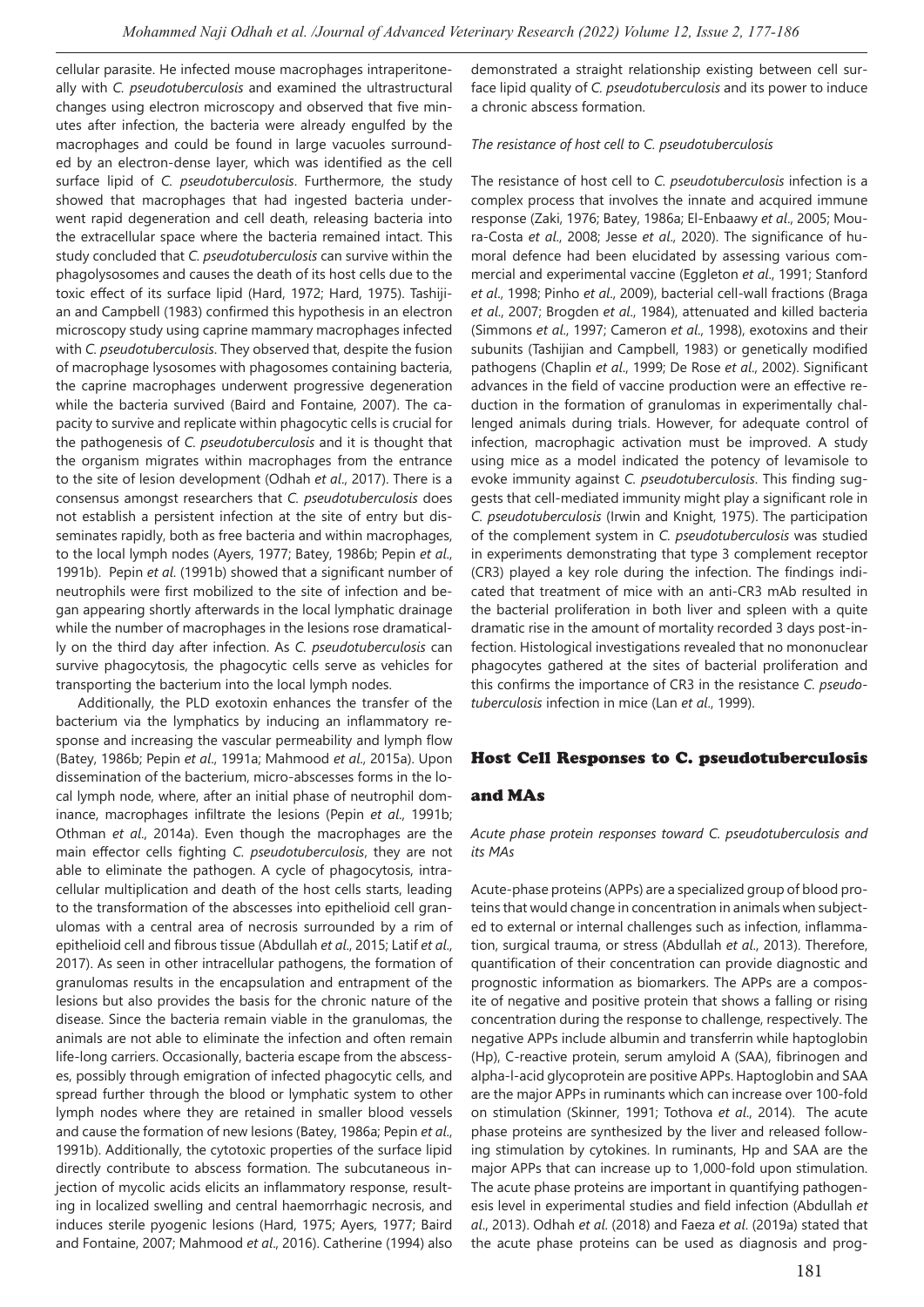nosis markers for various inflammatory diseases, organ malfunction, and infectious diseases in ruminant livestock. Ewes infected with intrauterine bacterial postpartum contamination showed a significant increase in Hp, SAA and fibrinogen concentrations (Jesse *et al*., 2016; Faeza *et al*., 2019a). Mahmood *et al*. (2016) stated that Hp concentration was higher than SAA concentration in goats infected with *C. pseudotuberculosis* and challenged with its exotoxin PLD. In another study, Odhah *et al*. (2018) showed that a significant increase of Hp concentrations was observed in does challenge with *C. pseudotuberculosis* and its mycolic acid

### *Pro-inflammatory cytokine responses toward C. pseudotuberculosis and its MAs*

.

Pro-Inflammatory cytokines are produced by activated macrophages as a proprotein, which is proteolytically processed to its active form by caspase 1. This cytokine is an important mediator of the inflammatory response and is involved in a variety of cellular activities, including cell proliferation, differentiation, and apoptosis (Ingman and Jones, 2008; Jesse *et al*., 2016). Pro-inflammatory interleukins are polypeptides produced mainly by the WBC, which regulate immunity and inflammatory conditions. They stimulate pathological and physiological function containing non-specific immunity and specific immunity with an overabundance of inflammatory responses (Sirotkin, 2011; Jesse *et al*., 2017a). Interleukin-1β, interleukin-6, and tumour necrosis factor-α (TNF-α) are the pro-inflammatory cytokines that showed a significant increase of concentration in goats challenged with *C. pseudotuberculosis* and its MAs (Jesse *et al*. 2017b; Odhah *et al*., 2019). Concentrations of IL-1β and IL- 6 increased significantly in non-pregnant female goats challenged with *C. pseudotuberculosis* and MAs via the intradermal route (Jesse *et al*., 2017a). Another study by Faeza *et al*. (2019a) stated that bucks challenged with *C. pseudotuberculosis* and its MAs were able to stimulate the responses of IL-1β and IL-6.

## *Cellular responses towards C. pseudotuberculosis and its MAs*

Lymph node enlargement is the main indicator of intracellular infectious diseases (Jesse *et al*., 2020) which can be seen in *C. pseudotuberculosis* as it causes pain (Latif *et al*., 2017). James and Zumla (1999) postulated that granulomas do not define the disease condition but tend to give an idea of the disease because of the characteristics of the pathogenic species. The infections by *C. pseudotuberculosis* cause inflammation of superficial lymph nodes because of systemic infection (Pepin *et al*., 1991a; Timoney *et al*., 1988). The common primarily infected superficial lymph nodes in CLA are the retropharyngeal, mandibular, parotid, prescapular, popliteal, mammary, and inguinal lymph nodes (Baird, 2003; Batey *et al*., 1986b; Roberson *et al*., 2012). The morphological changes commonly observed are granuloma containing bunches of histocytes with eosinophilic cytoplasm (Carrington *et al*., 1969; Dorella *et al*., 2006b; Khuder *et al*., 2012). Adza Rina *et al*. (2013) stated that goats challenged with live *C. pseudotuberculosis* through the intranasal route developed abscesses in the mesenteric and supra-mammary lymph nodes compared to oral and intradermal routes.

Kim *et al*. (2014) reported that treatment with mycolic acid immunogen depleted the T cells in the spleen and suppressed broncho alveolar inflammations, pulmonary inflammations, and asthmatic responses. Khuder *et al*. (2012) reported histopathological changes such as degeneration, congestion, necrosis, infiltration of polymorphonuclear leukocytes, haemorrhage, oedema and thrombus in the ovaries, uterus, testes, and epididymis in goats challenged with *C. pseudotuberculosis* and its exotoxin PLD. According to Al-Gaabary *et al*. (2010), the affected lymph nodes showed lesions of abscessation with a central zone of caseous necrosis surrounded by inflammatory cells consisting of a mixture of neutrophils and macrophages encapsulated by thick fibrous tissues and the liver section showed distorted necrosis in CLA infected sheep. Ibtisam (2008) explained that sheep infected naturally with *Corynebacterium pseudotuberculosis* exhibited abscess and pleural thickening with caseous material at the middle encapsulated by a zone of living and dead neutrophils in the lung whereas in the liver had evidence of congestion with a vacuolar degenerative change of hepatocytes. The heart showed congestion of blood vessels and haemorrhage with severe necrosis of myocardial fibres. The kidneys showed haemorrhage and degeneration of the cells lining the renal tubules. Mice challenged with *C. pseudotuberculosis* infection showed cellular changes in the ovary and uterus such as oedema, congestion, infiltration of neutrophil, macrophages, degeneration, and necrosis. The testis and epididymis exhibited cellular lesions such as oedema, congestion, degeneration, necrosis, and infiltration of polymorphonuclear leukocytes (Jesse *et al*., 2020). Latif *et al*. (2017) and Othman *et al*. (2014b) reported that does challenge with *C. pseudotuberculosis* showed cellular changes such as thrombus formation and necrosis in ovaries, vagina, uterus, and uterine horns. Faeza *et al*. (2019b) stated that bucks challenged with *C. pseudotuberculosis* and its MAs revealed significant and relatively new findings of cellular changes in testes and epididymis of both challenged groups.

#### *Reproductive hormone responses towards C. pseudotuberculosis and its MAs.*

Sex hormones play a vital role in male and female reproductive physiology by coordinating cell differentiation, proliferation, inflammation, apoptosis, homeostasis, and brain functioning (Edwards, 2005; Abdullah *et al*., 2015; Jesse *et al*., 2020). Sex hormones are produced by the gonads (testes and ovaries) and transported via the blood pool to act on the peripheral target tissue and the central nervous system (Wilson *et al*., 1998; Othman *et al*., 2014c). *Corynebacterium pseudotuberculosis* infection may cause inflammation and lead to the disruption of the hypophyseal-pituitary-gonadal axis (Jesse *et al*., 2017b). Several studies reported significant histopathological changes from mild to moderate severity in the pituitary gland, ovarian, cervix, uterus, fallopian tube, testes, spermatic and epididymis tissues in goats challenged with wild *C. pseudotuberculosis* and MAs (Khuder *et al*., 2012; Odhah *et al*., 2019; Faeza *et al*., 2019b). A recently published study by Jesse *et al*. (2020) reported significant cellular changes in the reproductive organs and their associated lymph nodes and changes in the reproductive hormones (estrogen and progesterone) in nonpregnant does experimentally infected with *C. pseudotuberculosis* and its MAs via intradermal routes. Khuder *et al*. (2012) described a significant decrease in plasma testosterone concentration in mice challenged with *C. pseudotuberculosis* and its exotoxin PLD. Faeza *et al*. (2019a) reported that male goats challenged with *C. pseudotuberculosis* showed lesions of the irregular shape of testes and shrinkage of seminiferous tubules with interstitial oedema and a significant decrease of testosterone hormone concentration were observed. In another study by Khuder *et al*. (2012) where male goats challenged with *C. pseudotuberculosis* and its exotoxin PLD showed a significant decrease in scrotal circumference, plasma testosterone concentration and semen quality parameters. A study by Umer *et al*. (2020) stated that male and female goats challenged with *C.*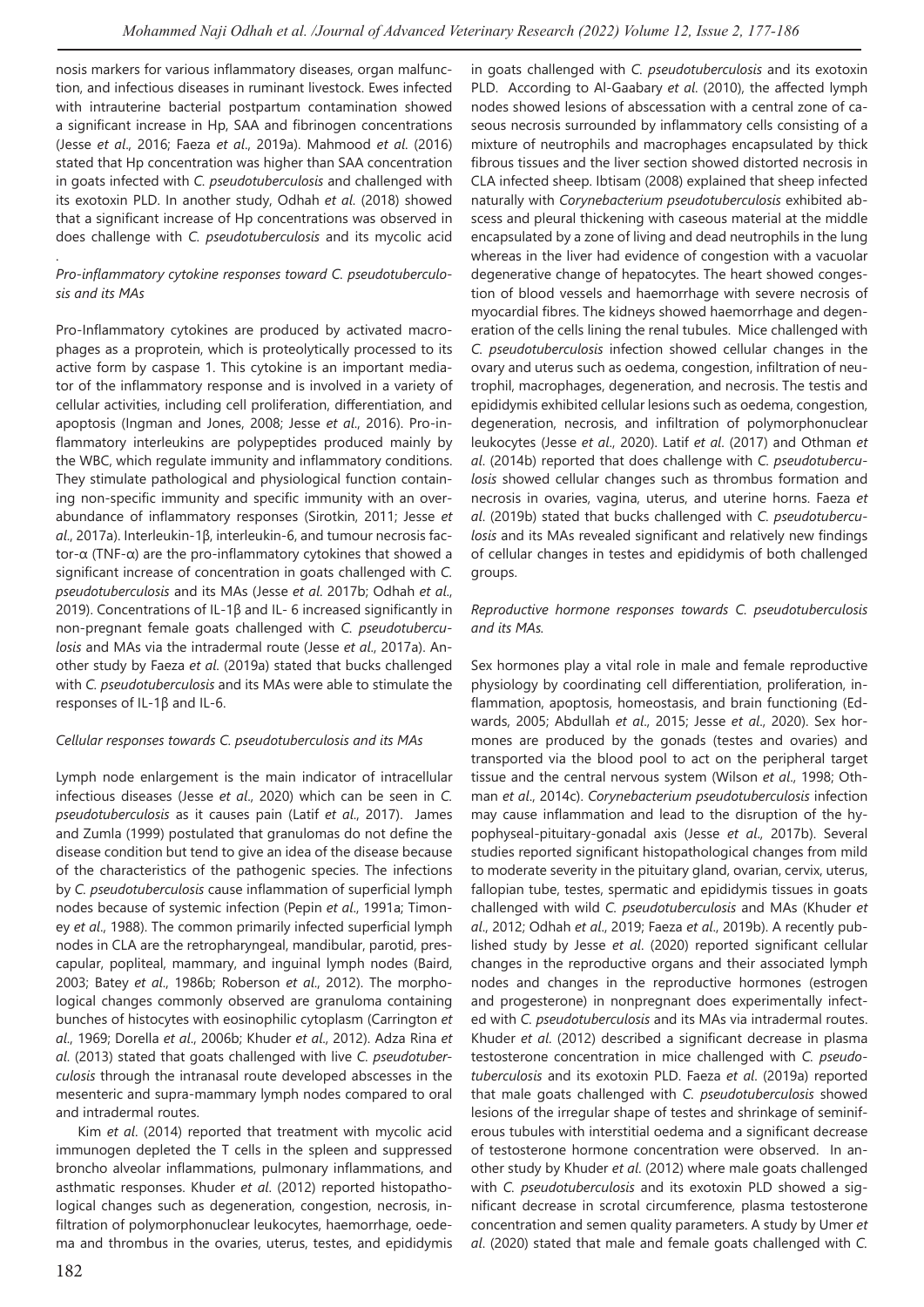*pseudotuberculosis* showed significant reproductive tissue damages in testes, epididymis, spermatic cord, penis, vulva, vagina, cervix, uterus, fallopian tubes, and ovaries. Abdullah *et al*. (2015), Khuder *et al*. (2012) and Jesse *et al*. (2020) described significant changes in reproductive hormones such as luteinizing hormone (LH), follicle-stimulating hormone (FSH), progesterone, estrogen and testosterone in animals infected with *C. pseudotuberculosis* and its immunogens exotoxin PLD and MAs.

# CONCLUSION

In conclusion, this review has summarized the current information and research on mycolic acid from *C. pseudotuberculosis* and its interaction and responses of the host cell in terms of haematology, reproductive hormones, the acute-phase proteins, pro-inflammatory cytokines responses and cellular changes. *C. pseudotuberculosis* can colonise the reproductive tract in males and females and penetrate the physical barrier of the genital tract and cause severe tissue lesions in the vagina and iliac lymph node. Though there remains a dearth of information on the reproductive hormonal influence in female goats. Moreover, the causative agent of CLA reaches an effect on APP, and cytokines through lymphatic ways in infected goats. The review demonstrated that both microbiological and molecular techniques are useful tools in CLA and MAs. Therefore, future studies must be conducted on the *C. pseudotuberculosis* and its immunogens MAs effect on the various parts of the organs system and its physiological changes.

## ACKNOWLEDGMENTS

The authors are grateful to officers of UPM Veterinary Clinic Studies and laboratory staff of Histopathology for their assistance.

# CONFLICT OF INTEREST

The authors declared that they have no conflict of interest.

# REFERENCES

- Abdullah, F.F.J., Latif, N.AA., Chung, E.L.T., Aimi, S., Sarah, M.Z.S., Haron, A.W., Norsidin, M.J., 2015. Changes in the Reproductive Hormones of Non-Pregnant Does Infected Intradermally with *Corynebacterium pseudotuberculosis* in Chronic Form. Intl. J. Liv. Res. 5, 33-40.
- Abdullah, F.F.J., Osman, A.Y., Adamu, L., Zakaria, Z., Abdullah, R., Saad, M.Z. Saharee, A. A., 2013. Acute phase protein profiles in calves following infection with whole cell, lipopolysaccharides, and outer membrane protein extracted from Pasteurella multocida type B: 2. A. J. Anim. Vet. Adv. 8, 655-662.
- Abra, R., Quinn, P., 1975. A novel pathway for phosphatidylcholine catabolism in rat brain homogenates. Biochem. et Biophy. Acta. – Lip. and Lip. Met. 380, 436-441.
- Adza-Rina, N., Nordi, M., Saad, M.Z., Abdullah, F.F.J., Saharee, A.A., Haron, A.W., Shamsudin, S., 2013. Clinical and pathological changes in goats inoculated *Corynebacterium pseudotuberculosis* by intradermal, intranasal and oral routes. Onl. J. Vet. Res. 17, 73-83.
- Al-Gaabary, M.H., Osman, S.A., Ahmed, M.S., Oreiby, A.F., 2010. Abattoir survey on caseous lymphadenitis in sheep and goats in Tanta, Egypt. S. Rum. Res. 94, 117-124.
- Alshamaony, L., Goodfellow, M., Minnikin, D., Bowden, G., Hardie, J., 1977. Fatty and mycolic acid composition of Bacterionema matruchotii and related organisms. Microb. 98, 205-213.
- Asselineau, C., Tocanne, G., Tocanne, J., 1970. Stéréochimie des acides mycoliques. Bull. Soc Chim. Fr., 1455.
- Asselineau, J., Lederer, E., 1950. Structure of the mycolic acids of Mycobacteria. Nat. 166, 782-783.
- Augustine, J.L., Renshaw, H., 1986. Survival of *Corynebacterium pseudotuberculosis* in axenic purulent exudate on common barnyard fomites. Ame. J. V. Res. 47, 713-715.
- Ayers, J., 1977. Caseous lymphadenitis in goats and sheep: a review of diagnosis, pathogenesis, and immunity. J Ame. Vet. Med. Assoc. 171, 1251.

Baird, G., 2003. Current perspectives on caseous lymphadenitis. In Prac.

25, 62-68.

- Baird, G., Fontaine, M., 2007. *Corynebacterium pseudotuberculosis* and its role in ovine caseous lymphadenitis. J. Comp. Path. 137, 179-210.
- Barak ,V., Yanai, P., Treves, A.J., Roisman, I., Simon, A., Laufer, N., 1992. Interleukin-1: local production and modulation of human granulosa luteal cells steroidogenesis. Fert. Ster. 58, 719-725.
- Barksdale, L., Linder, R., Sulea, I.T., Pollice, M., 1981. Phospholipase D activity of *Corynebacterium pseudotuberculosis* (*Corynebacterium ovis*) and *Corynebacterium ulcerans*, a distinctive marker within the genus *Corynebacterium*. J. Clin. Micro. 13, 335-343.
- Barry, C.E., Lee, R.E., Mdluli, K., Sampson, A.E., Schroeder, B.G., Slayden, R.A., Yuan, Y., 1998. Mycolic acids: structure, biosynthesis and physiological functions. Prog. Lip. Res. 37, 143-179.
- Bastos, B. L., Portela, R. D., Dorella, F. A., Ribeiro, D., Seyffert, N., Castro, T. L. D. P., Azevedo, V. (2012). *Corynebacterium pseudotuberculosis*: immunological responses in animal models and zoonotic potential. J. Clin. Cell Immunol. 4, 005.
- Batey, R., 1986a. Pathogenesis of caseous lymphadenitis in sheep and goats. Aust. Vet. J. 63, 269-272.
- Batey, R., Speed, C., Kobes, C., 1986b. Prevalence and distribution of caseous lymphadenitis in feral goats. Aust. Vet. J. 63, 33-36.
- Bhatt, A., Molle, V., Besra, G.S., Jacobs, W.R., Kremer, L., 2007. The *Mycobacterium tuberculosis* FAS‐II condensing enzymes: their role in mycolic acid biosynthesis, acid-fastness, pathogenesis and in future drug development. Mol. Microb. 64, 1442-1454.
- Biberstein, E., Knight, H., Jang, S., 1971. Two biotypes of *Corynebacterium pseudotuberculosis*. Vet. Rec. 89, 691-692.
- Braga, W., Schul S, Nunez A, Pezo D and Franco E 2007. A primary *Corynebacterium pseudotuberculosis* low dose infection in alpacas (Lama pacos) protects against a lethal challenge exposure. Small Rum Res. 72, 81-86.
- Brogden, K., Cutlip, R., Lehmkuh, H., 1984. Experimental *Corynebacterium pseudotuberculosis* infection in lambs. Ame. J. Vet. Res. 45, 1532-1534.
- Brown, C., Olander, H., 1987. Caseous lymphadenitis of goats and sheep: a review. Vet. Bull. 57, 112-11.
- Brown, C., Olander, H., Biberstein, E., Morse, S., 1986. Use of a toxoid vaccine to protect goats against intradermal challenge exposure to *Corynebacterium pseudotuberculosis*. Ame. J. Vet. Res. 47, 1116-1119.
- Brown, C.C., Olander, H.J., Alves, S.F., 1987. Synergistic hemolysis-inhibition titers associated with caseous lymphadenitis in a slaughterhouse survey of goats and sheep in Northeastern Brazil. Cand. J. Vet. Res. 51, 46.
- Burkovski, A, 2018. The role of corynomycolic acids in *Corynebacterium*-host interaction. Anton. van Leeu. 111, 717-725.
- Burkovski, A., 2013. Cell envelope of corynebacteria: structure and influence on pathogenicity. Intl. Schl. Res. Not. 2013.
- Butler, W., Ahearn, D., Kilburn, J. 1986. High-performance liquid chromatography of mycolic acids as a tool in the identification of *Corynebacterium*, *Nocardia*, *Rhodococcus*, and *Mycobacterium* species. J. Clin. Microb. 23, 182-185.
- Butler, W.R., Floyd, M.M., Brown, J.M., Toney, S.R., Daneshvar, M.I., Cooksey, R.C., Charles, N., 2005. Novel mycolic acid-containing bacteria in the family Segniliparaceae fam. nov., including the genus Segniliparus gen. nov., with descriptions of Segniliparus rotundus sp. nov. and Segniliparus rugosus sp. nov. Intl. J. Syst. Evol. Microb. 55, 1615- 1624.
- Butler, W.R., Guthertz, L.S., 2001. Mycolic acid analysis by high-performance liquid chromatography for identification of *Mycobacterium* species. Clin. Microb. Rev. 14, 704-726.
- Cameron, S.P., Dunstan, S.J., Tachedjian, M., Krywult, J., Hodgson, A.L., Strugnell, R.A., 1998. Vaccine potential of attenuated mutants of *Corynebacterium pseudotuberculosis* in sheep. Infect. Immun. 66, 474- 479.
- Carne, H., 1939. A bacteriological study of 134 strains of *Corynebacterium ovis*. J. Pathol. Bact. 49, 313-328.
- Carrington, C.B., Addington, W.W., Goff, A.M., Madoff, I.M., Marks, A., Schwaber, J.R, Gaensler, E.A., 1969. Chronic eosinophilic pneumonia. N. Engl. J. Med. 280, 787-798.
- Catherine, S.J., 1994. Characterization of equine neutrophil surface antigens with an anti-β-integrin-like and two anti-CD18 monoclonal antibodies and effect of lipopolysaccharide stimulation. Doctoral dissertation, Virginia Tech.
- Chaplin, P.J., De Rose, R., Boyle, J.S., McWaters, P., Kelly, J., Tennent, J.M., Scheerlinck, J.P.Y., 1999. Targeting improves the efficacy of a DNA vaccine against *Corynebacterium pseudotuberculosis* in sheep. Infec. Immun. 67, 6434-6438.
- Collet, J.P., Burtin, P., Bossard, N., Ducruet, T., Kramer, M., Floret, D., 1994. Type of day-care setting and risk of repeated infections. Ped. 94, 997- 999.
- Collins, M.D., Burton, R.A., Jones, D., 1988. *Corynebacterium amycolatum*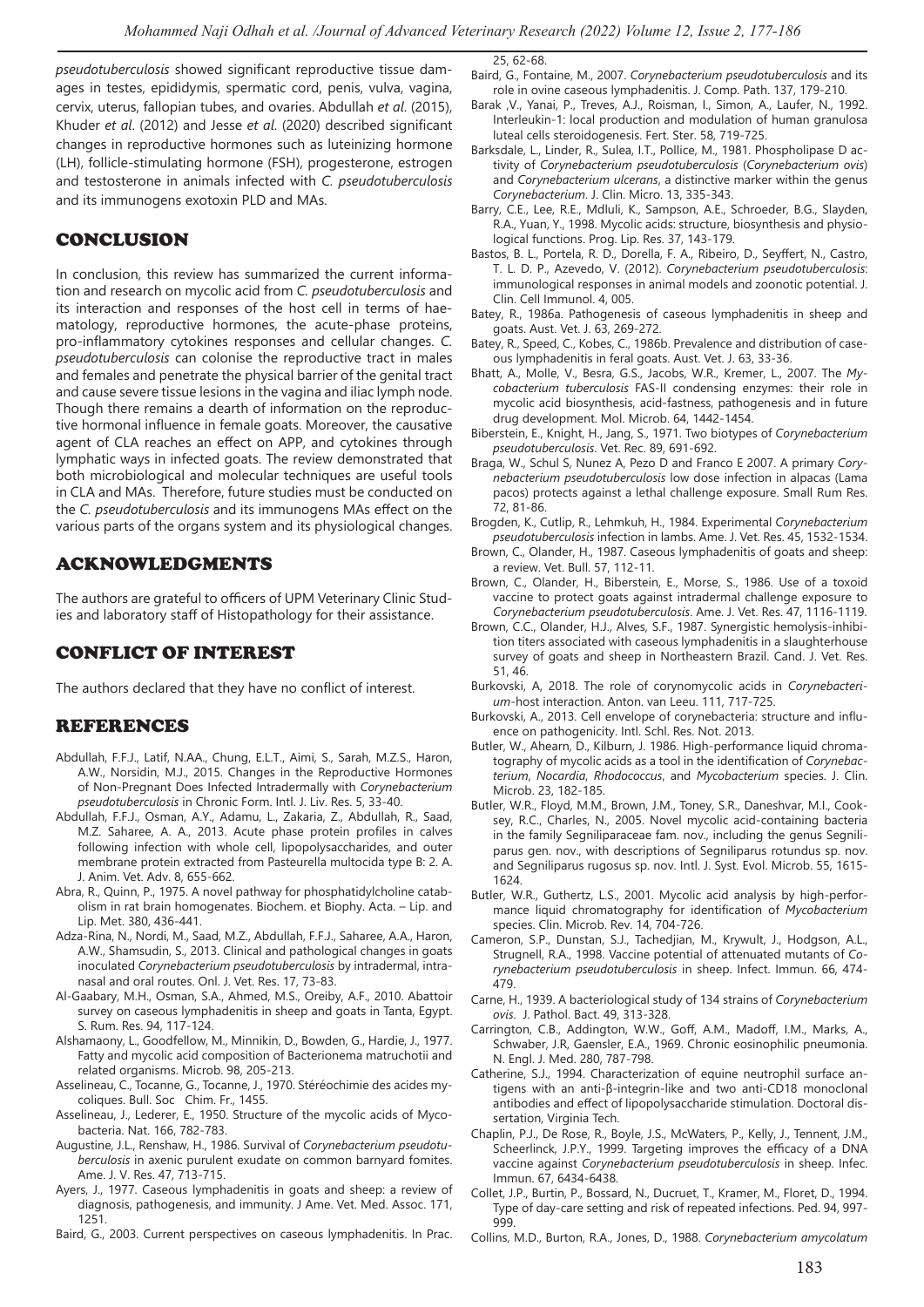spp. nov. a new mycolic acid-less *Corynebacterium* species from human skin. FEMS Microb. Lett. 49, 349-352.

- Collins. M., Goodfellow, M., Minnikin, D., 1982. A survey of the structures of mycolic acids in *Corynebacterium* and related taxa. Microb. 128, 129-149.
- Connor, K.M., Fontaine, M.C., Rudge, K., Baird, G.J. Donachie, W., 2007. Molecular genotyping of multinational ovine and caprine *Corynebacterium pseudotuberculosis* isolates using pulsed-field gel electrophoresis. Vet. Res. 38, 613-623.
- Connor, K.M., Quirie, M.M., Baird, G., Donachie, W., 2000. Characterization of United Kingdom Isolates of *Corynebacterium pseudotuberculosis* Using Pulsed-Field Gel Electrophoresis. J. Clin. Microb. 38, 2633-2637.
- Corbeil, L. B., 2016. Histophilus somni surface proteins. Hist. Som. 396, 89-107.
- Costa, L.R., Spier, S.J., Hirsh, D.C., 1998. Comparative molecular characterization of *Corynebacterium pseudotuberculosis* of different origin. Vet. Microb. 62, 135-143.
- Daffé, M., Draper, P., 1997. The envelope layers of mycobacteria with reference to their pathogenicity. Adv. Microb. Physiol. 39, 131-203.
- Daffe, M., Laneelle, M., Asselineau, C., Levy-Frebault, V., David, H., 1983. Taxonomic value of mycobacterial fatty acids: proposal for a method of analysis. Ann. Microbiol. (Paris)134B, 241-256.
- Damien, P., de Sousa-D'Auria, C., Houssin, C., Grimaldi, C., Chami, M., Daffé, M., Guilhot, C., 2004. A polyketide synthase catalyzes the last condensation step of mycolic acid biosynthesis in mycobacteria and related organisms. Proc. Nat. Acad. Sci. 101, 314-319.
- De Rose, R., Tennent, J., McWaters, P., Chaplin, P.J., Wood, P.R., Kimpton, W., Scheerlinck, J.P.Y., 2002. Efficacy of DNA vaccination by different routes of immunisation in sheep. Vet. Immun. Immunopathol. 90, 55- 63.
- de Sá Guimarães, A., do Carmo, F.B., Pauletti, R.B., Seyffert, N., Ribeiro, D., Lage, A.P., Gouveia, A.M.G., 2011. Caseous lymphadenitis: epidemiology, diagnosis, and control. IIOAB J. 2, 33-43.
- Dorella, F., Fachin, M., Billault, A., Neto, E.D., Soravito, C., Oliveira, S., Azevedo, V., 2006a. Construction and partial characterization of a *Corynebacterium pseudotuberculosis* bacterial artificial chromosome library through genomic survey sequencing. Gen. Mol. Res. 5, 653-663.
- Dorella, F.A., Pacheco, L.G., Oliveira, S.C., Miyoshi, A., Azevedo, V., 2006b. *Corynebacterium pseudotuberculosis*: microbiology, biochemical properties, pathogenesis and molecular studies of virulence. Vet. Res. 37, 201-218.
- Dorella, F.A., Pacheco, L.G., Seyffert, N., Portela, R.W., Meyer, R., Miyoshi, A. Azevedo, V., 2009. Antigens of *Corynebacterium pseudotuberculosis* and prospects for vaccine development. Expert. Rev. Vacc. 8, 205-213.
- Dubnau, E., Chan, J., Raynaud, C., Mohan, V.P., Lanéelle, M.A., Yu, K., Daffé, M., 2000. Oxygenated mycolic acids are necessary for virulence of *Mycobacterium tuberculosis* in mice. Mol. Microb. 36, 630-637.
- Edwards, D.P., 2005. Regulation of signal transduction pathways by estrogen and progesterone. Annu. Rev. Physiol. 67, 335-376.
- Egen, N., Cuevas, W., McNamara, P., Sammons, D., Humphreys, R., and Songer, J.G. 1989. Purification of the phospholipase D of *Corynebacterium pseudotuberculosis* by recycling isoelectric focusing. Ame. J. Vet. Res. 50, 1319-1322.
- Eggleton, D., Middleton, H., Doidge, C., Minty, D., 1991. Immunisation against ovine caseous lymphadenitis: comparison of *Corynebacterium pseudotuberculosis* vaccines with and without bacterial cells. Aust. Vet. J. 68, 317-319.
- El-Enbaawy, M.I., Saad, M.M., Selim., S.A., 2005. Humoral and cellular immune responses of a murine model against *Corynebacterium pseudotuberculosis* antigens. Infect. Immun. 12, 13-19.
- Euzéby, J., 2003. List of Bacterial names with Standing in Nomenclature-Societé de Bactériologie Systématique et Vétérinaire-France. URL: http://www. bacterio. cict. fr). Acesso em, 20.
- Euzéby, J.E., Spier, S.J., Mihalyi, J., Drazenovich, N., Leutenegger, C.M., 2004. Molecular epidemiologic features of *Corynebacterium pseudotuberculosis* isolated from horses. Ame. J. Vet. Res. 65, 1734-1737.
- Faeza, N., Jesse, F., Hambali, I., Yusuf, A., Odhah, M., Wessam, M., Zamri, M., 2019b. Clinico-pathological responses in reproductive system and its associated lymph nodes of bucks challenged with *Corynebacterium pseudotuberculosis* and its mycolic acid extract. Comp. Clin. Pathol. 28, 1547-1558.
- Faeza, N., Jesse, F.F.A., Hambali, I., Odhah, M., Umer, M., Wessam, M., Haron, A.W., 2019a. Responses of testosterone hormone concentration, semen quality, and its related pro-inflammatory cytokines in bucks following *Corynebacterium pseudotuberculosis* and its mycolic acid infection. Trop. Anim. Hlth. Prod. 51, 1855-1866.
- Fontaine, M., Baird, G., 2008. Caseous lymphadenitis. Small Rum. Res. 76, 42-48.
- Fraser, G. 1961. Haemolytic activity of *Corynebacterium ovis*. Nat. 189, 246.
- González, F.H., Hernández, F., Madrid, J., Martínez-Subiela, S., Tvarijonaviciute, A., Cerón, J.J., Tecles, F., 2011. Acute phase proteins in experimentally induced pregnancy toxemia in goats. J. Vet. Diag. Invest. 23, 57-62.
- Goodfellow, M., Weaver, C., Minnikin, D., 1982. Numerical classification of some *rhodococci*, *corynebacteria* and related organisms. Microb. 128, 731-745.
- Gotoh, K., Mitsuyama, M., Imaizumi, S., Kawamura, I., Yano, I., 1991. Mycolic Acid-Containing Glycolipid as a Possible Virulence Factor of *Rhodococcus equi* for Mice. Microb. Immun. 35, 175-185.
- Guimarães, A., Seyffert, N., Bastos, B., Portela, R., Meyer, R., Carmo, F., Heinemann, M., 2009. Caseous lymphadenitis in sheep flocks of the state of Minas Gerais, Brazil: prevalence and management surveys. S. Rum. Res. 87, 86-91.
- Hard, G., 1972. Examination by electron microscopy of the interaction between peritoneal phagocytes and *Corynebacterium ovis*. J. Med. Microb. 5, 483-491.
- Hard, G.C., 1975. Comparative toxic effect of the surface lipid of *Corynebacterium ovis* on peritoneal macrophages. Infec. Immun. 12, 1439- 1449.
- Henderson, A., 1979. Pseudotuberculous adenitis caused by *Corynebacterium pseudotuberculosis*. J. Med. Microb. 12, 147-150.
- Hodgson, A., Krywult, J., Corner, L., Rothel, J., Radford, A., 1992. Rational attenuation of *Corynebacterium pseudotuberculosis* potential cheesy gland vaccine and live delivery vehicle. Infec. Immun. 60, 2900-2905.
- Hong, S., Cheng., T.Y., Layre, E., Sweet, L., Young, D.C., Posey, J.E., Moody, D.B., 2012. Ultralong C100 mycolic acids support the assignment of Segniliparus as a new bacterial genus. PlOS one, 7, e39017.
- Ibtisam, M.A., 2008 Some clinicopathological and pathological studies of *C. ovis* infection in sheep. Egypt. J. Comp. Pathol. Clin. Pathol. 21, 327-343.
- Ingman, W.V., Jones, R.L., 2008. Cytokine knockouts in reproduction: the use of gene ablation to dissect roles of cytokines in reproductive biology. Hum. Rep. Upd. 14, 179-192.
- Ioneda, T., 1989. Separation of homologues of methyl ester and 3-O-acetyl methyl ester derivatives of the corynomycolic acid fraction from *Corynebacterium pseudotuberculosis*. J. Chromat. A. 481, 411-415.
- Ioneda, T., Silva, C.L., 1979. Purification of 1-monoacylglycerols containing α-branched-β-hydroxylated fatty acids from lipids of *Corynebacterium pseudotuberculosis*. Chem. Phys. Lip. 25, 85-91.
- Irwin, M.R., Knight, H.D., 1975. Enhanced resistance to *Corynebacterium pseudotuberculosis* infections associated with reduced serum immunoglobulin levels in levamisole-treated mice. Infec. Immun. 12, 1098- 1103.
- James, D.G., Zumla, A., 1999. The granulomatous disorders. Cambr Uni Press.
- Jeber, Z., MohdJin, Z., Jesse, F.F.A., Saharee, A., Sabri, J., Yusoff, R., Wahid, H., 2016. Influence of *Corynebacterium pseudotuberculosis* infection on level of acute phase proteins in goats. BMC Vet. Res. 12, 48.
- Jesse, F.F.A., Ibrahim, H.H., Abba, Y., Chung, E.L.T., Marza, A.D., Mazlan, M. Mod-Lila, M.A., 2017a. Reproductive hormonal variations and adenohypophyseal lesions in pre-pubertal buffalo heifers inoculated with Pasteurella multocida type B: 2 and its immunogens. BMC Vet. Res. 13, 88.
- Jesse, F.F.A., Latif, N.A.A., Chung, E.L.T., Adamu, L., Sarah, S. A., Zamri-Saad, M., Mohd M.A., 2016. Cytokines (IL 1β and IL 6) Responses in Non-Pregnant Does Infected with *Corynebacterium pseudotuberculosis* Following Intradermal Route of Infection in Chronic State. Intl. J. Liv. Res. 6, 1-8.
- Jesse, F.F.A., Odhah, M.N., Abba, Y., Garba, B., Mahmood, Z., Hambali, I.U., Zamri-Saad, M., 2020. Responses of female reproductive hormones and histopathology in the reproductive organs and associated lymph nodes of Boer does challenged with *Corynebacterium pseudotuberculosis* and its immunogenic corynomycolic acid extract. Microb. Pathol. 139, 103852.
- Jesse, F.F.A., Odhah, M.N., Mohd-Lila, M.A., Saad, M.Z., Haron, A.W., Hambali, I.U., Mahmood, Z.K., 2017b. Pro-Inflammatory Cytokine (IL-1β and IL-6) Response in Goats Challenged with *Corynebacterium pseudotuberculosis* and its Immunogen Mycolic Acids. Ame. J. Anim. Vet. Sci. 12, 26-31.
- Jesse, F.F.A., Sang, S.L., Saharee, A.A., Shahirudin, S., 2011. Pathological changes in the organs of mice model inoculated with *Corynebacterium pseudotuberculosis* organism. Pert. J. Trop. Agri. Sci. 34, 145-149.
- Jesse, F.FA., Azlan, C., Saharee, A., Murugaiyah, M., Noordin, M., Jasni, S., Siti, K., 2008. Control of Caseous Lymphadenitis (CLA) in goat at UPM Farm. Proceedings: 20th Vet Asso Mala (VAM).
- Jesse. F.F.A., Randolf, P., Saharee, A., Haron, A.W., Zamri-Saad, M., Jasni, S., Abdinasir, Y., 2013a. Clinico-pathological response of mice following
- oral route infection of *C. pseudotuberculosis*. J. Agric. Vet. Sci. 2, 38-42. Jolly, R., 1965. The pathogenesis of experimental *Corynebacterium ovis*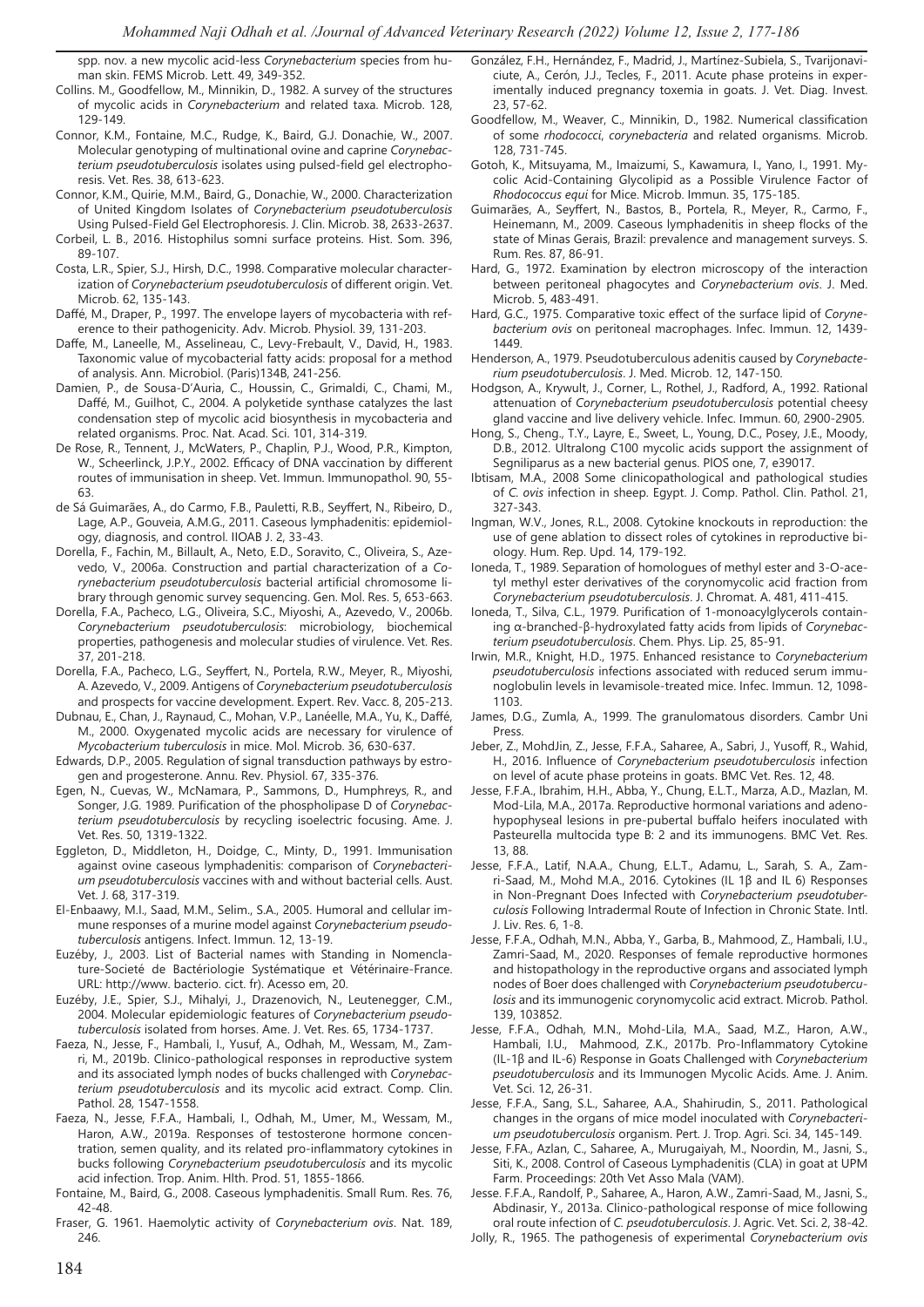infection in mice. N. Zel.Vet. J. 13, 141-147.

- Khuder, Z., Osman, A.Y., Jesse, F.F., Wahid, A., Saharee, A.A., Jasni, S., Rasedee, A., 2012. Sex hormone profiles and cellular changes of reproductive organs of mice experimentally infected with *Corynebacterium pseudotuberculosis* and its exotoxin phospholipase D. J. Agri. Vet. Sci. 1, 24-29.
- Kim, Y.J., Kim, H.J., Jeong, S.K., Lee, S.H., Kang, M.J., Yu, H.S., Yu, J., 2014. A novel synthetic mycolic acid inhibits bronchial hyperresponsiveness and allergic inflammation in a mouse model of asthma. Aller. Asth. Immunol. Res. 6, 83-88.
- Komala, T., Ramlan, M., Yeoh, N., Surayani, A., Sharifah, H. S., 2008. A survey of caseous lymphadenitis in small ruminant farms from two districts in Perak, Malaysia-Kinta and Hilir Perak. Trop. Biomed. 25, 196-201.
- Korf, J.E., Pynaert, G., Tournoy, K., Boonefaes, T., Van Oosterhout, A., Ginneberge, D., Grooten, J., 2006. Macrophage reprogramming by mycolic acid promotes a tolerogenic response in experimental asthma. Ame. J. Resp. Crit. Care Med. 174, 152-160.
- Lan, D.T., Makino, S., Shirahata, T., Yamada, M., Nakane, A., 1999. Tumor necrosis factor alpha and gamma interferon are required for the development of protective immunity to secondary *Corynebacterium pseudotuberculosis* infection in mice. J. Vet. Med. Sci. 61, 1203-1208.
- Laneelle, M.A., Eynard, N., Spina, L., Lemassu, A., Laval, F., Huc, E., Daffé, M., 2013. Structural elucidation and genomic scrutiny of the C60– C100 mycolic acids of Segniliparus rotundus. Microb. 159, 191-203.
- Latif, N.A.A., Abba, Y., Jesse, F.F.A., Chung, E.L.T., Zamri-Saad, M., Saharee, A.A., Mohd-Lila, M.A., 2017. Histopathological assessment of chronic *Corynebacterium pseudotuberculosis* infection in the reproductive tract and iliac lymph node of Katjang does. Comp. Clin. Pathol. 26, 147-154.
- Latif, N.A.A., Abdullah, F.F.J., Othman, A.M., Rina, A., Chung, E.L.T., Zamri-Saad, M., Mohd-Lila, M.A., 2015. Isolation and detection of *Corynebacterium pseudotuberculosis* in the reproductive organs and associated lymph nodes of non-pregnant does experimentally inoculated through intradermal route in chronic form. Vet. Wld. 8, 924.
- Laval, F., Lanéelle, M.A., Déon, C., Monsarrat, B., Daffé, M., 2001. Accurate molecular mass determination of mycolic acids by MALDI-TOF mass spectrometry. Anal. Chem. 73, 4537-4544.
- Mahmood, Z., Jesse, F.F.A., Saharee, A., Jasni, S., Yusoff, R., Wahid, H., 2015a. Assessment of blood changes post-challenge with *Corynebacterium pseudotuberculosis* and its exotoxin (phospholipase D): A comprehensive study in goat. Vet. Wld. 8, 1105.
- Mahmood, Z., Jesse, F.F.A., Saharee, A., Jasni, S., Yusoff, R., Wahid, H., 2015b. Clinio-pathological changes in goats challenged with *Corynebacterium* Peudotuberculosis and its exotoxin (PLD). Ame. J. Anim. Vet. Sci. 10, 112-132.
- Mahmood, Z.K., Jin, Z.A.M., Jesse, F.F., Saharee, A.A., Sabri, J., Yusoff, R., Haron, A.W., 2016. Relationship between the *Corynebacterium pseudotuberculosis*, phospholipase D inoculation and the fertility characteristics of crossbred Boer bucks. Lives. Sci. 191, 12-21.
- Marrakchi, H., Lanéelle, M.A., Daffé, M., 2014. Mycolic acids: structures, biosynthesis, and beyond. Chem. Biol. 21, 67-85.
- McKean, S.C., Davies, J.K., Moore, R.J., 2007. Expression of phospholipase D, the major virulence factor of *Corynebacterium pseudotuberculosis*, is regulated by multiple environmental factors and plays a role in macrophage death. Microb. 153, 2203-2211.
- McNamara, P.J., Bradley, G.A., Songer, J.G., 1994. Targeted mutagenesis of the phospholipase D gene results in decreased virulence of *Corynebacterium pseudotuberculosis*. Mol. Microb. 12, 921-930.
- McNeil, M., Daffe, M., Brennan, P., 1991. Location of the mycolyl ester substituents in the cell walls of mycobacteria. J. Biol. Chem. 266, 13217-13223.
- Minnikin, D., Minnikin, S., Dobson, G., Goodfellow, M., Portaels, F., Van Den Breen, L., Sesardic, D., 1983. Mycolic acid patterns of four vaccine strains of *Mycobacterium bovis* BCG. Microb. 129, 889-891.
- Moura-Costa, L., Bahia, R., Carminati, R., Vale, V., Paule, B., Portela, R., Barreto, L., 2008. Evaluation of the humoral and cellular immune response to different antigens of *Corynebacterium pseudotuberculosis* in Canindé goats and their potential protection against caseous lymphadenitis. Vet. Immun. Immunopathol. 126, 131-141.
- Muckle, C.A., Gyles, C., 1983. Relation of lipid content and exotoxin production to virulence of *Corynebacterium pseudotuberculosis* in mice. Ame. J. Vet. Res. 44, 1149-1153.
- Muckle, C.A., Menzies, P.I., Li, Y., Hwang, Y.T., van Wesenbeeck, M., 1992. Analysis of the immunodominant antigens of *Corynebacterium pseudotuberculosis*. Vet. Microb. 30, 47-58.
- Nieto, N.C., Foley, J.E., MacLachlan, N.J., Yuan, T., Spier, S.J., 2009. Evaluation of hepatic disease in mice following intradermal inoculation with *Corynebacterium pseudotuberculosis*. Ame. J. Vet. Res. 70, 257-262.
- Odhah, M., Jesse, F., Lawan, A., Hambali, I.U., Marza, A., Mahmood, Z.,

Mohd-Azmi, M.L., 2018. Responses of haptoglobin and serum amyloid A in goats inoculated intradermally with *C. pseudotuberculosis* and mycolic acid extract immunogen. Microb. Pathogen. 117, 243- 246.

- Odhah, M.N., Abdullah. F.F.J., Haron, A.W., Mohd-Lila, M.A., Zamri-Saad, M., Khuder, Z., and Saleh, W.M., 2017. Hemogram responses in goats toward challenged with *Corynebacterium pseudotuberculosis* and its immunogen mycolic acids. Vet. Wld. 10, 655-661.
- Odhah, M.N., Jesse, F.F.A., Chung, E.L.T., Mahmood, Z., Mohd-Lila, M.A., Zamri-Saad, M., 2019. Clinico-pathological responses and PCR detection of *Corynebacterium pseudotuberculosis* and its immunogenic mycolic acid extract in the vital organs of goats. Microb. Pathogen. 135, 103628
- Oliveira, A., Oliveira, L.C., Aburjaile, F., Benevides, L., Tiwari, S., Jamal, S.B., Portela, R.W., 2017. Insight of genus *Corynebacterium*: ascertaining the role of pathogenic and non-pathogenic species. Front. Microb. 8, 1937.
- Onon, E. O., 1979. Purification and partial characterization of the exotoxin of *Corynebacterium ovis*. Biochem. J. 177, 181-186.
- Osman, A.Y., Abdullah, F.F.J., Saharee, A.A., Sabri, J., Bejo, S.K., Haron, A.W., 2012b. Acute phase response in mice experimentally infected with whole cell and exotoxin (PLD) extracted from *Corynebacterium pseudotuberculosis*. J. Anim. Vet. Advan. 11, 4008-4012.
- Osman, A.Y., Abdullah. F.F.J., Saharee, A.A., Haron, A.W., Sabri, I., Abdullah, R., 2012a. Haematological and Biochemical Alterations in Mice Following Experimental Infection with Whole Cell and Exotoxin (PLD) Extracted from *C. pseudotuberculosis*. J. Anim. Vet. Advan. 11, 4660- 4667.
- Othman, A. M., Abdullah, F.F.J., Nordi, M., Rina, N.A., Ilyasu, Y., Mohd-Lila, M.A., 2014a. Haemotological, biochemical and serum electrolyte changes in non-pregnant boer does inoculated with *Corynebacterium pseudotuberculosis* via various routes. IOSR J. Agri. Vet. Sci. 7, 5-8.
- Othman, A.M., Jesse, F., Adza-Rina, M., Ilyasu, Y., Zamri-Saad, M., Haron, A.W., Mohd-Lila, M.A., 2014b. Responses of inflammatory cytokines in non-pregnant Boer does inoculated with *Corynebacterium pseudotuberculosis* via various routes. Res. Opin. Anim. Vet. Sci. 4.
- Othman, A.M., Jesse, F.F.A., Adamu, L., Abba, Y., Adza Rina, M., Saharee, A.A., Zamri-Saad, M., 2014c. Changes in serum progesterone and estrogen concentrations in non-pregnant boer does following experimental infection with *Corynebacterium pseudotuberculosis*. J. Vet. Adv. 4, 524-528.
- Papaioannou, N., Zavlaris, M., Giadinis, N., Petridou, E., Psychas, V., 2010. Case report: A case of kidney infection by *Corynebacterium pseudotuberculosis* in sheep. J. Hell. Vet. Med. Soc. 61, 29-35.
- Paton, M., Walker, S., Rose, I., Watt, G., 2003. Prevalence of caseous lymphadenitis and usage of caseous lymphadenitis vaccines in sheep flocks. Aust. Vet. J. 81, 91-95.
- Paton, M.W., 2010. The epidemiology and control of caseous lymphadenitis in Australian sheep flocks. (Doctoral dissertation, Murdoch University).
- Pawełczyk, J., Kremer, L., 2014. The molecular genetics of mycolic acid biosynthesis. Mol. Gen. Mycobac. 611-631.
- Pazatsen Randolf Sam Shun, Faez Firdaus Jesse Abdullah, Mohd Zamri Saad, Haron, A. W., 2012. Clinical response and pathological changes associated with *Corynebacterium pseudotuberculosis* infection in mice. Paper presented at the 7th Proceedings of the Seminar in Veterinary Sciences.
- Pepin, M., Fontaine, J.J., Pardon, P., Marly, J., Parodi, A., 1991a. Histopathology of the early phase during experimental *Corynebacterium pseudotuberculosis* infection in lambs. Vet. Microb. 29, 123-134.
- Pepin, M., Pardon, P., Lantier, F., Marly, J., Levieux, D., Lamand, M., 1991b. Experimental *Corynebacterium pseudotuberculosis* infection in lambs: kinetics of bacterial dissemination and inflammation. Vet. Microb. 26, 381-392.
- Pepin, M., Pittet, J., Olivier, M., Gohin, I., 1994. Cellular composition of *Corynebacterium pseudotuberculosis* pyogranulomas in sheep. J. Leuk. Biol. 56, 666-670.
- Perkins, S.L., Magdesian, K.G., Thomas, W.P., Spier, S.J., 2004. Pericarditis and pleuritis caused by *Corynebacterium pseudotuberculosis* in a horse. J. Ame. Vet. Med. Assoc. 224, 1133-1138.
- Peyron, P., Vaubourgeix, J., Poquet, Y., Levillain, F., Botanch, C., Bardou, F., Cardona, P.J., 2008. Foamy macrophages from tuberculous patients' granulomas constitute a nutrient-rich reservoir for *M. tuberculosis* persistence. PLoS Pathog. 4, e1000204.
- Pinho, J., Dorella, F., Coelho, S., Fonseca, C., Cardoso, F., Meyer, R., 2009. Heat-shock protein (Hsp)-60 is able to induce an immune response in mice, but fails to confer protection against infection. Open Vet. Sci. J. 3, 22-27.
- Portevin, D., de Sousa-D'Auria, C., Houssin, C., Grimaldi, C., Chami, M., Daffé, M., Guilhot, C., 2004. A polyketide synthase catalyzes the last